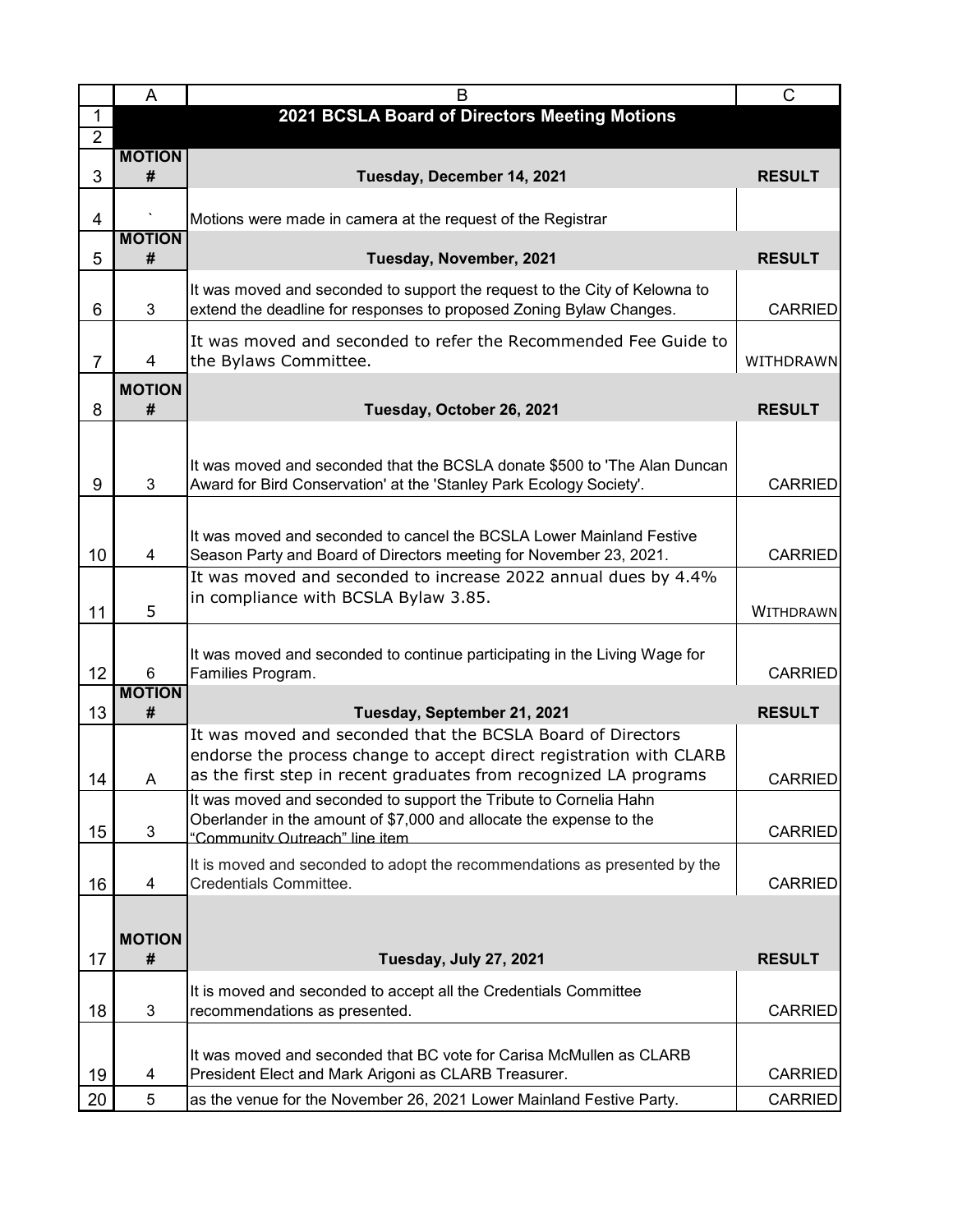|    | A                  | B                                                                                                                                                                                                   | $\mathsf C$    |
|----|--------------------|-----------------------------------------------------------------------------------------------------------------------------------------------------------------------------------------------------|----------------|
|    | <b>MOTION</b>      |                                                                                                                                                                                                     |                |
| 21 | #                  | Tuesday, June 22, 2021                                                                                                                                                                              | <b>RESULT</b>  |
| 22 | 3                  | It was moved and seconded to donate \$1000 in the name of Cornelia Hahn<br>Oberlander to the Miriam Fund via the Hebrew Free Loan Association.                                                      | <b>CARRIED</b> |
| 23 | 4                  | It was moved and seconded to submit the draft application to the Office of the<br>Superintendent of the PGA. The RRTF may revise the application as required.                                       | <b>CARRIED</b> |
| 24 | 5                  | It was moved and seconded to pivot to a Zoom platform with the polling option<br>for the 2021 BCSLA AGM.                                                                                            | <b>CARRIED</b> |
| 25 | A                  | It was moved and seconded to approve the 2020 BCSLA Draft<br>Audited Financial Statements and the Representation letter as<br>presented.                                                            | <b>CARRIED</b> |
| 26 | 6                  | It was moved and seconded to restore good standing status for the following<br>individuals: Gary Darrah, Florian Fisch, Chloe Li, Paul Peters and David<br>Roberts.                                 | <b>CARRIED</b> |
| 27 | $\overline{7}$     | It was moved and seconded to accept the Cyber Unit quote for annual email<br>and computer security services as presented.                                                                           | <b>CARRIED</b> |
| 28 | 8                  | It was moved and seconded that the Competition Notice Policy remain<br>unchanged until further notice.                                                                                              | <b>CARRIED</b> |
| 29 | <b>MOTION</b><br># | <b>Tuesday, May 18, 2021</b>                                                                                                                                                                        | <b>RESULT</b>  |
| 30 | 3                  | It was moved and seconded to adopt Special Resolution #1 for presentation at<br>the 2021 BCSLA AGM.                                                                                                 | <b>CARRIED</b> |
| 31 | 4                  | It was moved and seconded that Special Resolution #2 be adopted and<br>presented at the 2021 BCSLA AGM.                                                                                             | <b>CARRIED</b> |
| 32 | 5                  | It was moved and seconded that Special Resolution #3 be adopted and<br>presented at the 2021 BCSLA AGM.                                                                                             | CARRIED        |
| 33 | $6\phantom{1}6$    | It was moved and seconded to restore good standing status for: Emily Dunlop,<br>Brad Forth, Dave Hutch, Alina Kouneva Tremblay, Erika Mashig, Richard<br>O'Connor, Chris Phillips and Jason Wegman. | <b>CARRIED</b> |
| 34 | $\overline{7}$     | It was moved and seconded to accept the recommendation of the CE<br>Committee to transition to an Annual CE Reporting Period.                                                                       | <b>CARRIED</b> |
| 35 | 8<br><b>MOTION</b> | It was moved and seconded to adopt the Policy for Continuing Education for<br>Annual Non-Compliant Members and Associates as circulated.                                                            | <b>CARRIED</b> |
| 36 | #                  | Tuesday, April 27, 2021                                                                                                                                                                             | <b>RESULT</b>  |
| 37 | 3                  | It was moved and seconded that the 2021 BCSLA AGM Reports be printed in<br>black and white with key pages printed in colour in sets of four or eight.                                               | <b>CARRIED</b> |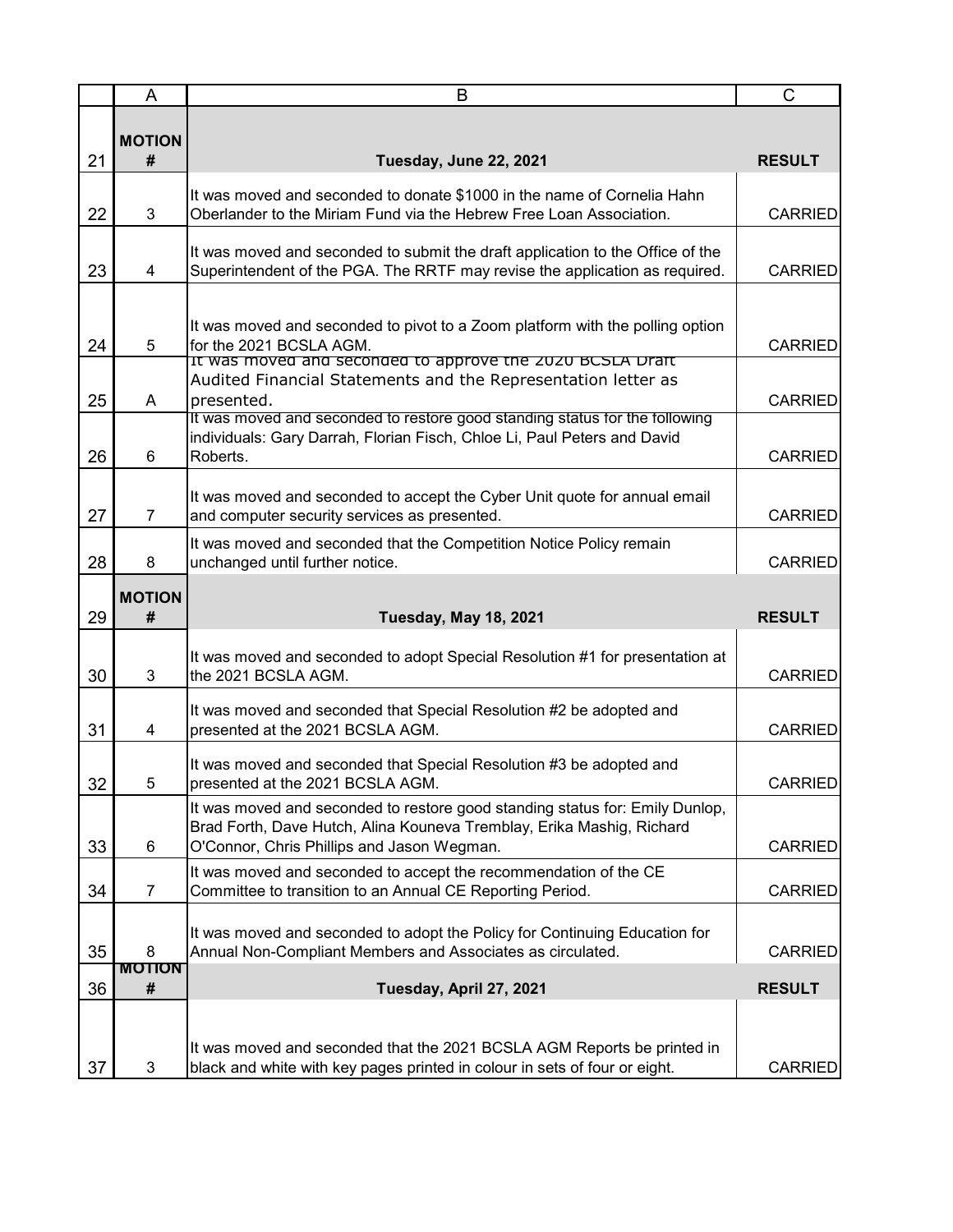|    | A              | B                                                                                                                                     | $\mathsf C$    |
|----|----------------|---------------------------------------------------------------------------------------------------------------------------------------|----------------|
|    |                |                                                                                                                                       |                |
|    |                |                                                                                                                                       |                |
|    |                |                                                                                                                                       |                |
|    |                |                                                                                                                                       |                |
| 38 | 4              | That the Special Resolutions be approved pending final review at the May<br>meeting.                                                  | <b>CARRIED</b> |
|    |                |                                                                                                                                       |                |
|    |                |                                                                                                                                       |                |
|    |                | It was moved and seconded that that the RRTF proceed with the draft                                                                   |                |
| 39 | 5              | application to the OSPG.                                                                                                              | <b>CARRIED</b> |
|    |                | It was moved and seconded to allocate \$10,000 from the Special Levy Term                                                             |                |
|    |                | Deposit to the Special Levy Account and reinvest \$12,892.53 to a 12 Month                                                            |                |
| 40 | $\overline{7}$ | Non-Redeemable Term at the best interest available.                                                                                   | <b>CARRIED</b> |
|    |                | the Office Transition Program in the amount of \$20,000 and b) \$20,000 for                                                           |                |
|    |                | Landscape Architecture Project VI. The balance and the related interest in the                                                        |                |
|    |                | amount of approximately \$114,11.41 to be invested in a 12 Month Non-                                                                 |                |
| 41 | 8              | Redeemable Term at the best interest available. When the Building Fund                                                                | <b>CARRIED</b> |
|    |                |                                                                                                                                       |                |
|    | 9              | It was moved and seconded to allocate the printing cost of the Revised                                                                | <b>CARRIED</b> |
| 42 |                | Strategic Plan to Board Expanses.<br>רעו אט סיסטווויט כב סטופטשופ א <i>י</i> ווי מוש סטסבא סאָומאַ ו. וס טוו נוופ ופּטטווווופווטמעטוו |                |
|    |                | of the Continuing Education Committee that the Board of Directors declare the                                                         |                |
| 43 | 10             | following CE Non-Compliant Members be declared "Members Not in Good                                                                   | <b>CARRIED</b> |
|    | <b>MOTION</b>  |                                                                                                                                       |                |
| 44 | #              | Tuesday, March 23, 2021                                                                                                               | <b>RESULT</b>  |
|    |                | It was moved and seconded to contract Resolve Collaboration Services as the                                                           |                |
| 45 | 3              | virtual platform for the 2021 BCSLA AGM.                                                                                              | <b>CARRIED</b> |
|    |                | It was moved and seconded to schedule the BCSLA AGM on Saturday, July                                                                 |                |
| 46 | 4              | 10, 2021.<br>It was moved and seconded to contract Justin Schmit as the AGM facilitator as                                            | <b>CARRIED</b> |
| 47 | 5              | proposed.                                                                                                                             | <b>CARRIED</b> |
|    |                | It was moved and seconded to authourize the Landscape Architecture                                                                    |                |
|    |                | Foundation to increase the BCSLA Robillard Scholarship to \$1,500 per year                                                            |                |
| 48 | 6              | starting in 2021.                                                                                                                     | <b>CARRIED</b> |
|    |                | It was moved and seconded to schedule the Board Meeting for May 18, 2021                                                              |                |
| 49 | $\overline{7}$ | one week earlier than the scheduled May 2021 meeting.                                                                                 | <b>CARRIED</b> |
|    |                |                                                                                                                                       |                |
|    |                |                                                                                                                                       |                |
| 50 | 8              | It was moved and second to adopt the 2021 BCSLA Budget as presented.                                                                  | <b>CARRIED</b> |
|    |                | It was moved and seconded to adopt the Workplace Bullying and Harassment -                                                            |                |
|    |                | Policy and Reporting Procedures and the Workplace Bullying and Harassment -                                                           |                |
| 51 | 9              | Investigation Procedures and Form as circulated.                                                                                      | <b>CARRIED</b> |
|    | <b>MOTION</b>  |                                                                                                                                       |                |
| 52 | #              | Tuesday, February 23, 2021                                                                                                            | <b>RESULT</b>  |
|    |                | It was moved and seconded that the President, Registrar, and Executive                                                                |                |
| 53 | 3              | Director further develop the description with a view to posting the opportunity in<br>the opening in late Spring 2021.                | <b>CARRIED</b> |
|    |                | It was moved and seconded that to apply to REFBC for funding in the amount                                                            |                |
|    |                | of \$9,000 to support Indigenous Training Workshops that are tailored for                                                             |                |
|    |                | BCSLA Members. BCSLA to provide in kind services in the amount of \$3,000                                                             |                |
| 54 | 4              | in expenses and \$3,000 in in-kind support.                                                                                           | <b>CARRIED</b> |